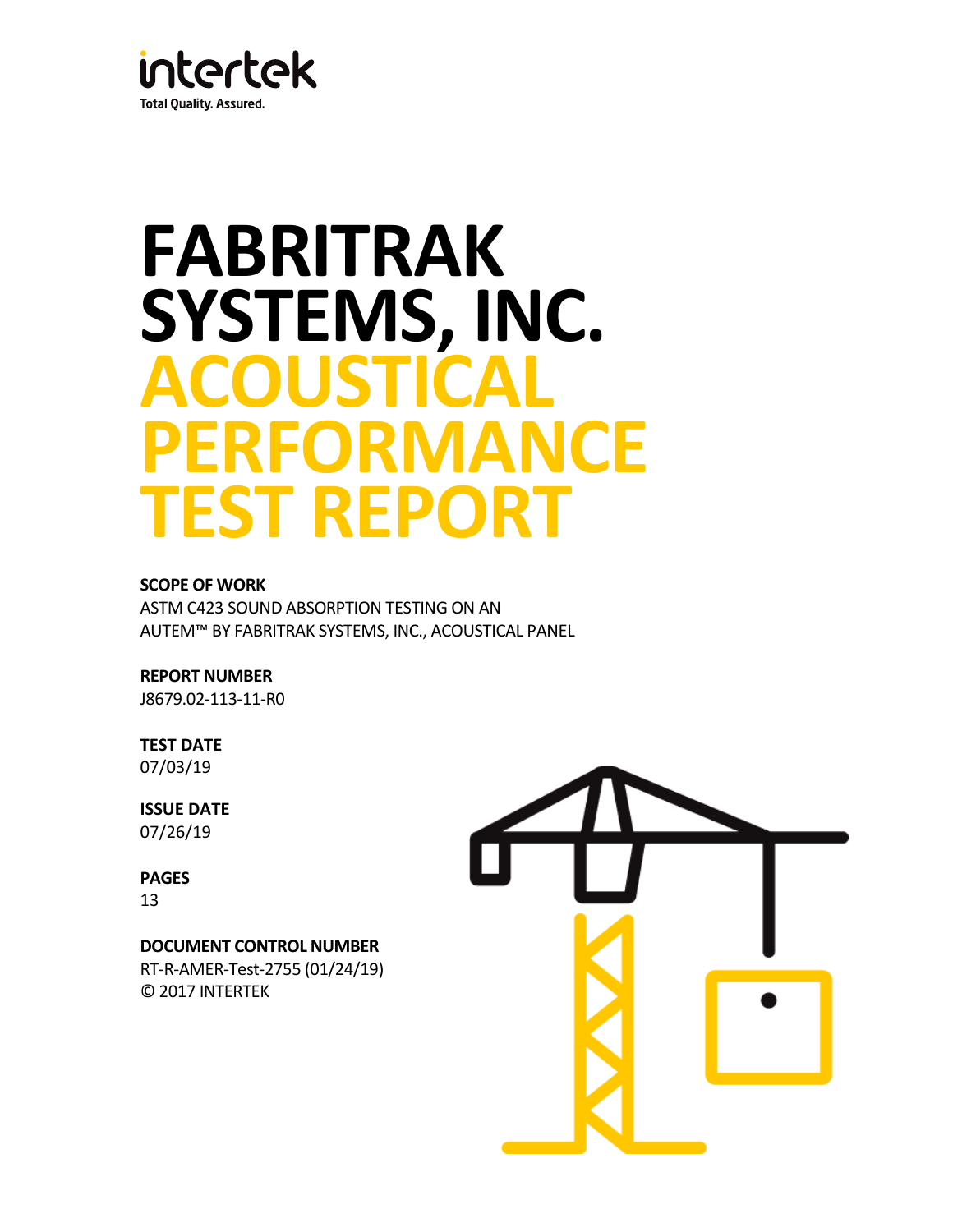

130 Derry Court York, Pennsylvania 17406

Telephone: 717-764-7700 Facsimile: 717-764-4129 [www.intertek.com/building](http://www.intertek.com/building)

## **TEST REPORT FOR FABRITRAK SYSTEMS, INC.**

Report No.: J8679.02-113-11-R0 Date: 07/26/19

#### **REPORT ISSUED TO**

**FABRITRAK SYSTEMS, INC.** 111 West Park Drive Mount Laurel, New Jersey 08054

#### **SECTION 1**

**SCOPE**

Intertek Building & Construction (B&C) was contracted by FabriTrak Systems, Inc. to perform a sound absorption test. Results obtained are tested values and were secured by using the designated test methods. The complete test data is included herein. The client provided the test specimen. All measurements were conducted in the HT test chambers at Intertek B&C located in York, Pennsylvania.

This report does not constitute certification of this product nor an opinion or endorsement by this laboratory. Intertek B&C will service this report for the entire test record retention period. The test record retention period ends four years after the test date. Test records, such as detailed drawings, datasheets, representative samples of test specimens, or other pertinent project documentation, will be retained for the entire test record retention period.



This report is for the exclusive use of Intertek's Client and is provided pursuant to the agreement between Intertek and its Client. Intertek's responsibility and liability are limited to the terms and conditions of the agreement. Intertek assumes no liability to any party, other than to the Client in accordance with the agreement, for any loss, expense or damage occasioned by the use of this report. Only the Client is authorized to permit copying or distribution of this report and then only in its entirety. Any use of the Intertek name or one of its marks for the sale or advertisement of the tested material, product or service must first be approved in writing by Intertek. The observations and test results in this report are relevant only to the sample(s) tested. This report by itself does not imply that the material, product, or service is or has ever been under an Intertek certification program.

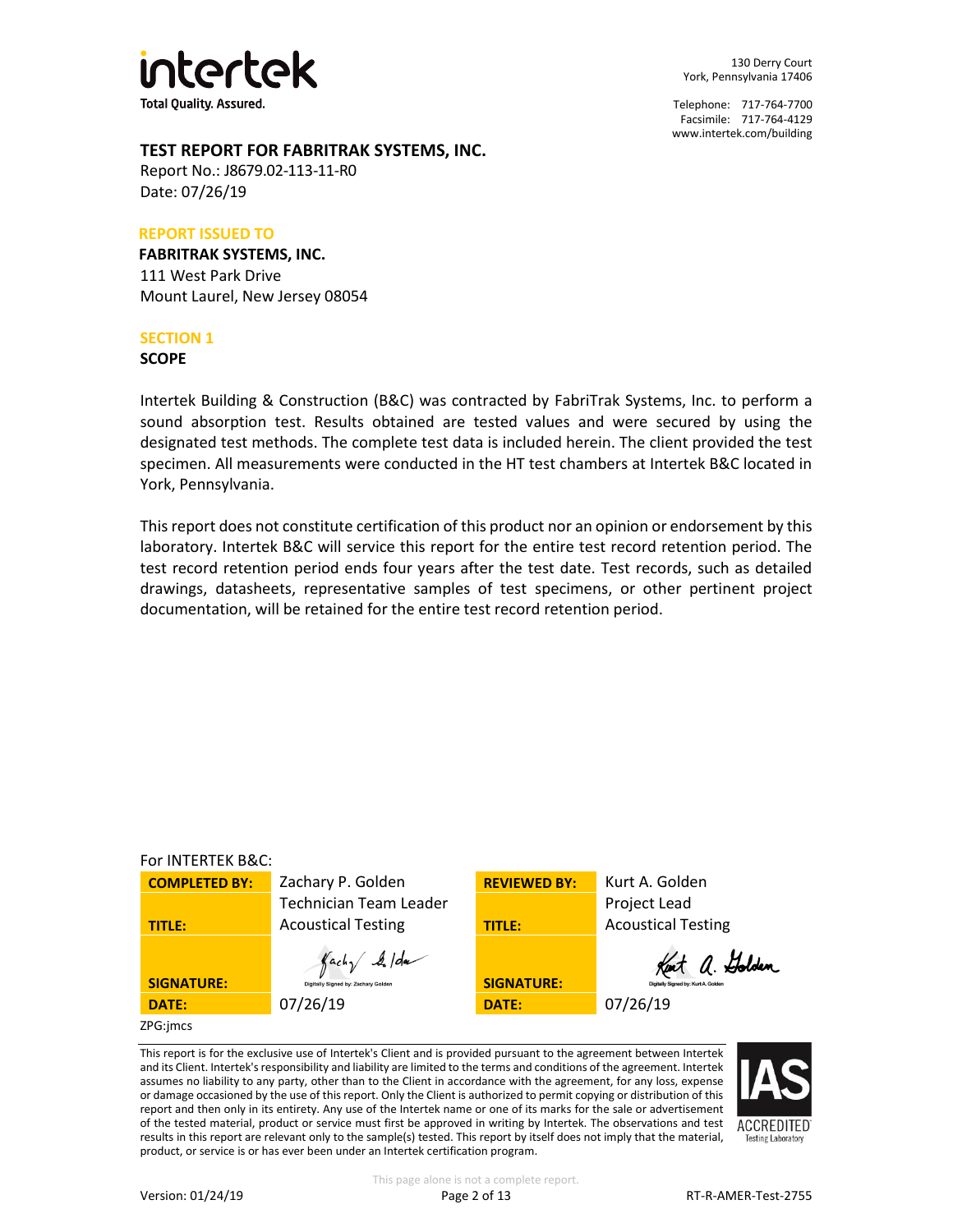

## **TEST REPORT FOR FABRITRAK SYSTEMS, INC.**

Report No.: J8679.02-113-11-R0 Date: 07/26/19

#### **SECTION 2**

#### **SUMMARY OF TEST RESULTS**

| <b>SERIES/MODEL</b>                    |      | Autem <sup>™</sup> by FabriTrak Systems Inc. |                                                                                                 |      |      |      |      |            |
|----------------------------------------|------|----------------------------------------------|-------------------------------------------------------------------------------------------------|------|------|------|------|------------|
| <b>SAMPLE TYPE</b><br>Acoustical panel |      |                                              |                                                                                                 |      |      |      |      |            |
| <b>MOUNTING TYPE</b>                   |      | Α                                            |                                                                                                 |      |      |      |      |            |
| <b>DATA FILE</b>                       |      |                                              | 1/3 OCTAVE SOUND ABSORPTION COEFFICIENTS AT THE<br><b>OCTAVE BAND FREQUENCIES</b><br><b>NRC</b> |      |      |      |      | <b>SAA</b> |
| NO.                                    | 125  | 250                                          | 500                                                                                             | 1000 | 2000 | 4000 |      |            |
| J8679.02A                              | 0.23 | 0.61                                         | 0.96                                                                                            | 1.03 | 0.99 | 1.02 | 0.90 | 0.90       |

| <b>SERIES/MODEL</b>                    |      | Autem <sup>™</sup> by FabriTrak Systems Inc. |                                                                                                               |             |      |      |  |  |
|----------------------------------------|------|----------------------------------------------|---------------------------------------------------------------------------------------------------------------|-------------|------|------|--|--|
| <b>SAMPLE TYPE</b><br>Acoustical panel |      |                                              |                                                                                                               |             |      |      |  |  |
| <b>MOUNTING TYPE</b>                   |      | E-400                                        |                                                                                                               |             |      |      |  |  |
| <b>DATA FILE</b>                       |      |                                              | 1/3 OCTAVE SOUND ABSORPTION COEFFICIENTS AT THE<br><b>OCTAVE BAND FREQUENCIES</b><br><b>SAA</b><br><b>NRC</b> |             |      |      |  |  |
| NO.                                    | 125  | 250                                          | 500                                                                                                           | <b>1000</b> | 2000 | 4000 |  |  |
| J8679.02B                              | 0.87 | 1.07                                         | 0.92                                                                                                          | 1.03        | 1.00 | 1.03 |  |  |

## **SECTION 3**

#### **TEST METHODS**

The specimens were evaluated in accordance with the following:

**ASTM C423-17**, *Standard Test Method for Sound Absorption and Sound Absorption Coefficients by the Reverberation Room Method*

**ASTM E795-16**, *Standard Practices for Mounting Test Specimens During Sound Absorption Tests*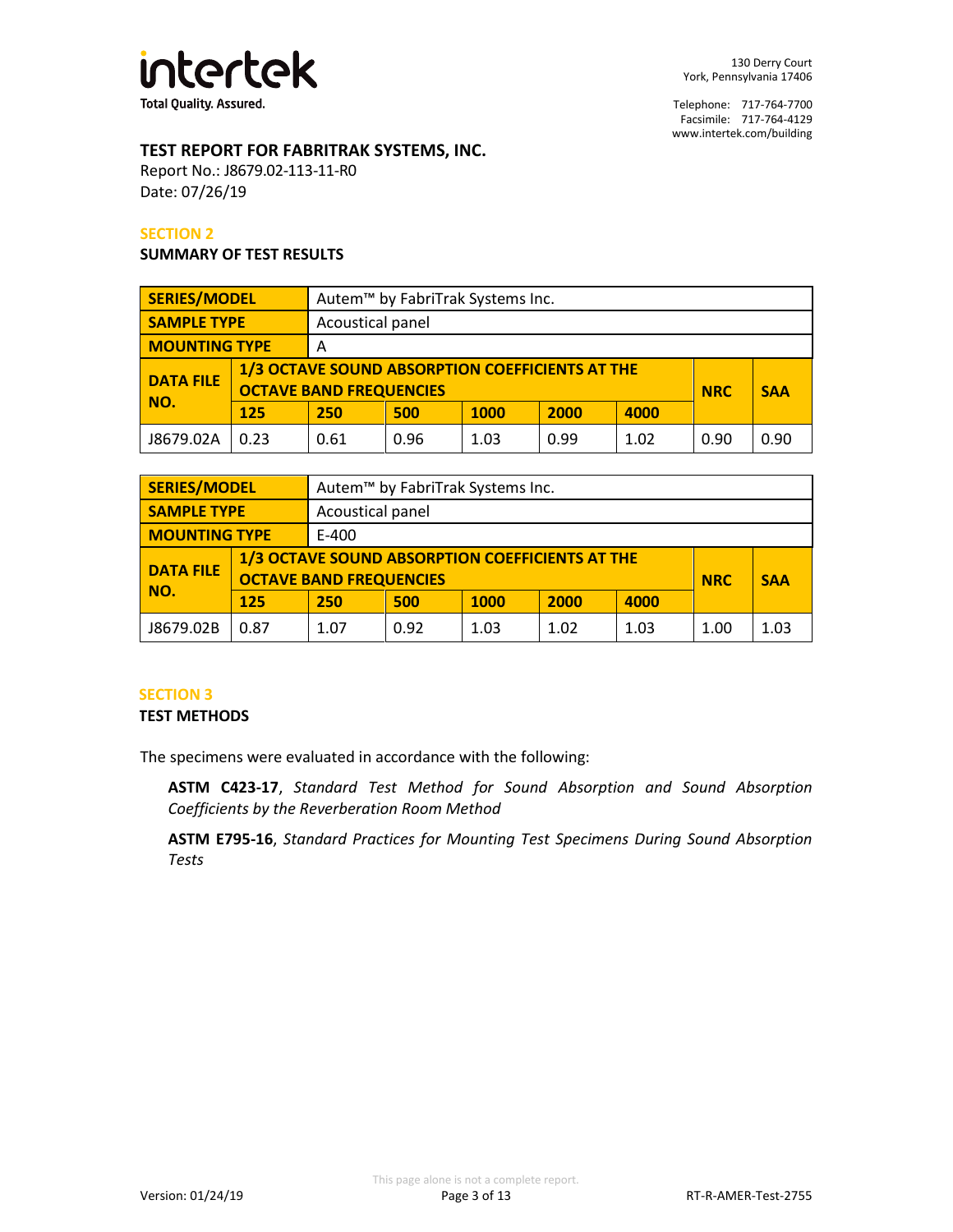

## **TEST REPORT FOR FABRITRAK SYSTEMS, INC.**

Report No.: J8679.02-113-11-R0 Date: 07/26/19

#### **SECTION 4**

**SPECIMEN MOUNTING**

#### **OPTION J8679.02A**

For the Type A mounting, the test specimen was placed directly against the floor of the reverberation room with the absorptive side facing the sound field. The perimeter of the specimen was sealed to the floor with plywood and duct tape.

#### **OPTION J8679.02B**

For the Type E-400 mounting, the specimen was placed on the Type E test assembly so that the absorptive face of specimen was suspended 400 mm above the floor of the reverberation room. The perimeter of the specimen was sealed to the test assembly with duct tape. The perimeter of the test assembly was sealed to the floor with duct tape.

## **SECTION 5**

#### **EQUIPMENT**

The equipment listed below meets the requirements of the test methods stated in Section 3 of this report.

| <b>INSTRUMENT</b>                       | <b>MANUFACTURER</b>      | <b>MODEL</b>    | <b>DESCRIPTION</b>           | <b>ASSET#</b> | <b>CAL</b><br><b>DATE</b> |
|-----------------------------------------|--------------------------|-----------------|------------------------------|---------------|---------------------------|
| Data Acquisition Card                   | National Instruments     | <b>PXI-4462</b> | Data Acquisition Card        | 65125*        | 05/18                     |
| Data Acquisition Card                   | National Instruments     | <b>PXI-4462</b> | Data Acquisition Card        | 65126*        | 05/18                     |
| Data Acquisition Card                   | National Instruments     | <b>PXI-4462</b> | Data Acquisition Card        | 63763-3*      | 04/18                     |
| Receive Room Microphone                 | <b>IPBC Piezotronics</b> | 378B20          | Microphone and Preamplifier  | 64907         | 12/18                     |
| Receive Room Microphone                 | <b>PCB Piezotronics</b>  | 378B20          | Microphone and Preamplifier  | 64908         | 12/18                     |
| Receive Room Microphone                 | IPCB Piezotronics        | 378B20          | Microphone and Preamplifier  | 64909         | 12/18                     |
| Receive Room Microphone                 | IPCB Piezotronics        | 378B20          | Microphone and Preamplifier  | 64910         | 12/18                     |
| Receive Room Microphone                 | <b>PCB Piezotronics</b>  | 378B20          | Microphone and Preamplifier  | 64911         | 01/19                     |
| Receive Room<br>Environmental Indicator | Comet                    | T7510           | Receive Room                 | 64915         | 01/19                     |
| Microphone Calibrator                   | Norsonic                 | 1251            | <b>Acoustical Calibrator</b> | Y002919       | 04/19                     |

*\*- Note: The calibration frequency for this equipment is every two years per the manufacturer's recommendation.*

#### **TEST CHAMBER**

|                     | <b>VOLUME</b>     | <b>IDESCRIPTION</b>                    |
|---------------------|-------------------|----------------------------------------|
| <b>RECEIVE ROOM</b> | $234 \text{ m}^3$ | Rotating vane and stationary diffusers |
|                     |                   | Temperature and humidity controlled    |
|                     |                   | Isolation pads under the floor         |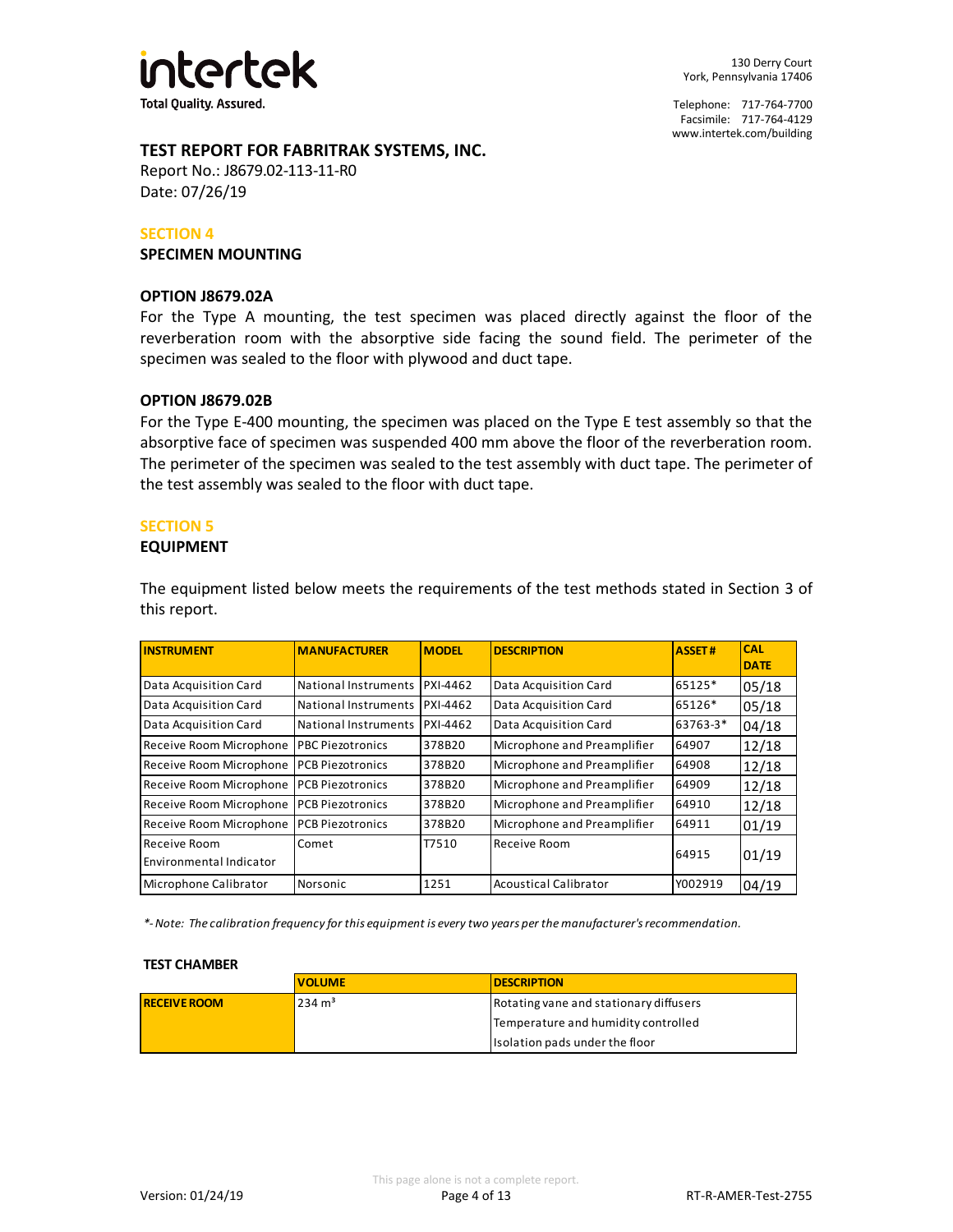

## **TEST REPORT FOR FABRITRAK SYSTEMS, INC.**

Report No.: J8679.02-113-11-R0 Date: 07/26/19

#### **SECTION 6**

#### **LIST OF OFFICIAL OBSERVERS**

| <b>NAME</b>       | <b>COMPANY</b> |
|-------------------|----------------|
| Zachary P. Golden | Intertek B&C   |

#### **SECTION 7**

#### **TEST PROCEDURE**

The sensitivity of the microphones was checked before measurements were conducted. Empty room sound absorption measurements were conducted before the specimen was installed. Full room sound absorption measurements were conducted after the specimen was installed.

For the empty and full room measurements, ten decay measurements were conducted at each of the five microphone positions. Data was obtained at 1/3 octave band frequencies ranging from 80 to 5000 hertz. The air temperature and relative humidity conditions were monitored and recorded during the measurements.

Intertek B&C will store samples of test specimens for four years. **SECTION 8 TEST CALCULATIONS**

The Sound Absorption Coefficient is the full room absorption minus the empty room absorption divided by the area of the sample in  $m^2$ . The Sound Absorption Coefficient is dimensionless.

The Noise Reduction Coefficient (NRC) rating is the arithmetic average of the sound absorption coefficients at 250, 500, 1000 and 2000 hertz. The average is rounded to the nearest multiple of 0.05.

The Sound Absorption Average (SAA) rating is the arithmetic average of the sound absorption coefficients at the frequencies ranging from 200 to 2500 hertz. The average is rounded to the nearest multiple of 0.01.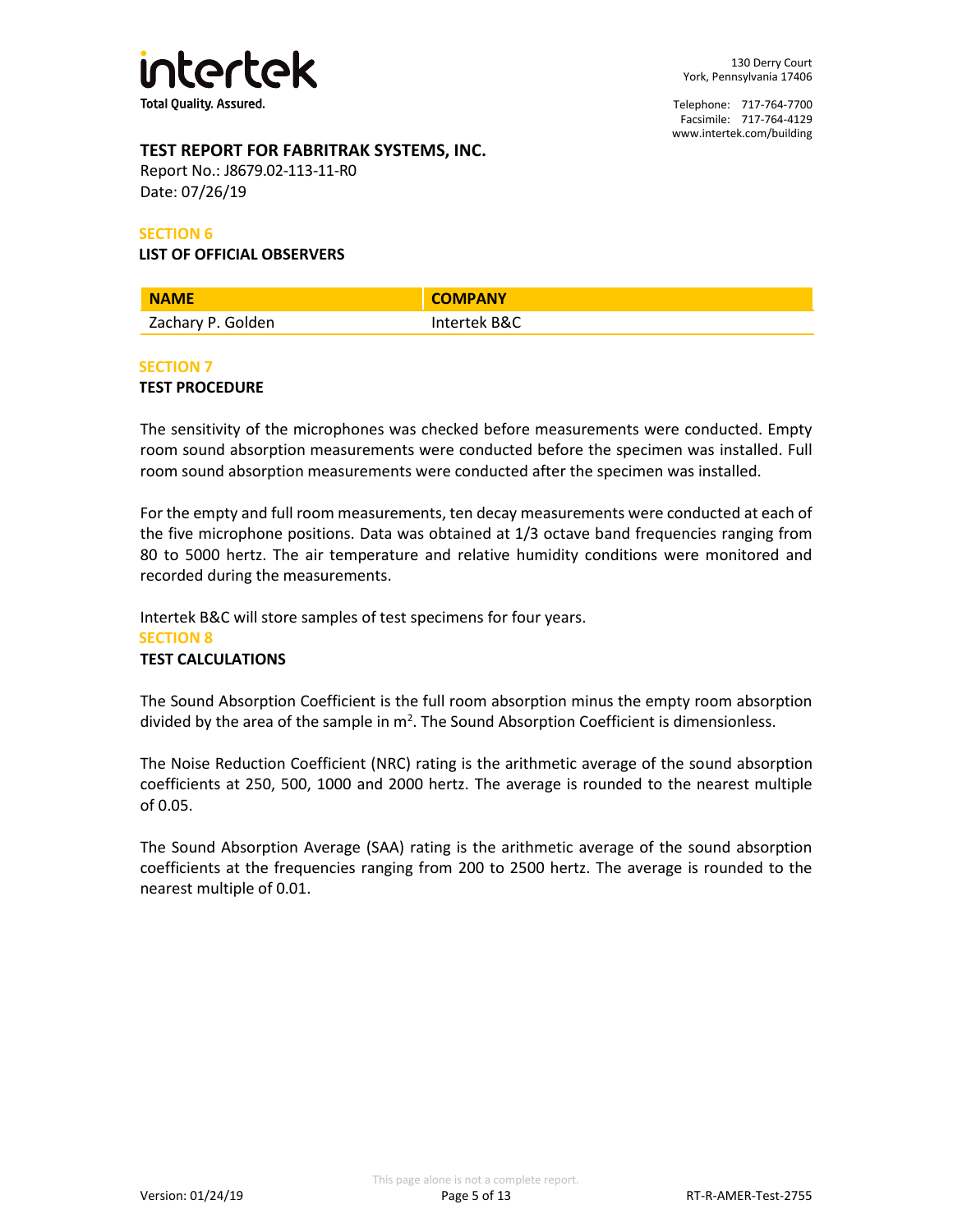

## **TEST REPORT FOR FABRITRAK SYSTEMS, INC.**

Report No.: J8679.02-113-11-R0 Date: 07/26/19

#### **SECTION 9**

#### **TEST SPECIMEN DESCRIPTION**

| SERIES/MODEL             | Autem™ by FabriTrak Systems Inc. |
|--------------------------|----------------------------------|
| <b>SAMPLE TYPE</b>       | Acoustical panel                 |
| <b>NOMINAL THICKNESS</b> | ייר                              |
| <b>MOUNTING TYPES</b>    | A and E-400                      |

Four, 0.61 m by 1.22 m (24" by 48"), panels were arranged to produce the 2.44 m by 2.74 m (96" by 108") test specimen. The total weight of the specimen was 21.77 kg (48 lbs).

| <b>DESCRIPTION</b> | <b>MEASURED THICKNESS</b> | <b>DENSITY</b>          | <b>WEIGHT</b>            |
|--------------------|---------------------------|-------------------------|--------------------------|
| 100% Polyester     | 49.83 mm                  | 65.40 kg/m <sup>3</sup> | 3.27 kg/m <sup>2</sup>   |
|                    | 1.962"                    | 4.08 lbs/ft $3$         | 0.67 lbs/ft <sup>2</sup> |

Photographs are included in Section 11.

The client did not supply a report drawing of the test specimen.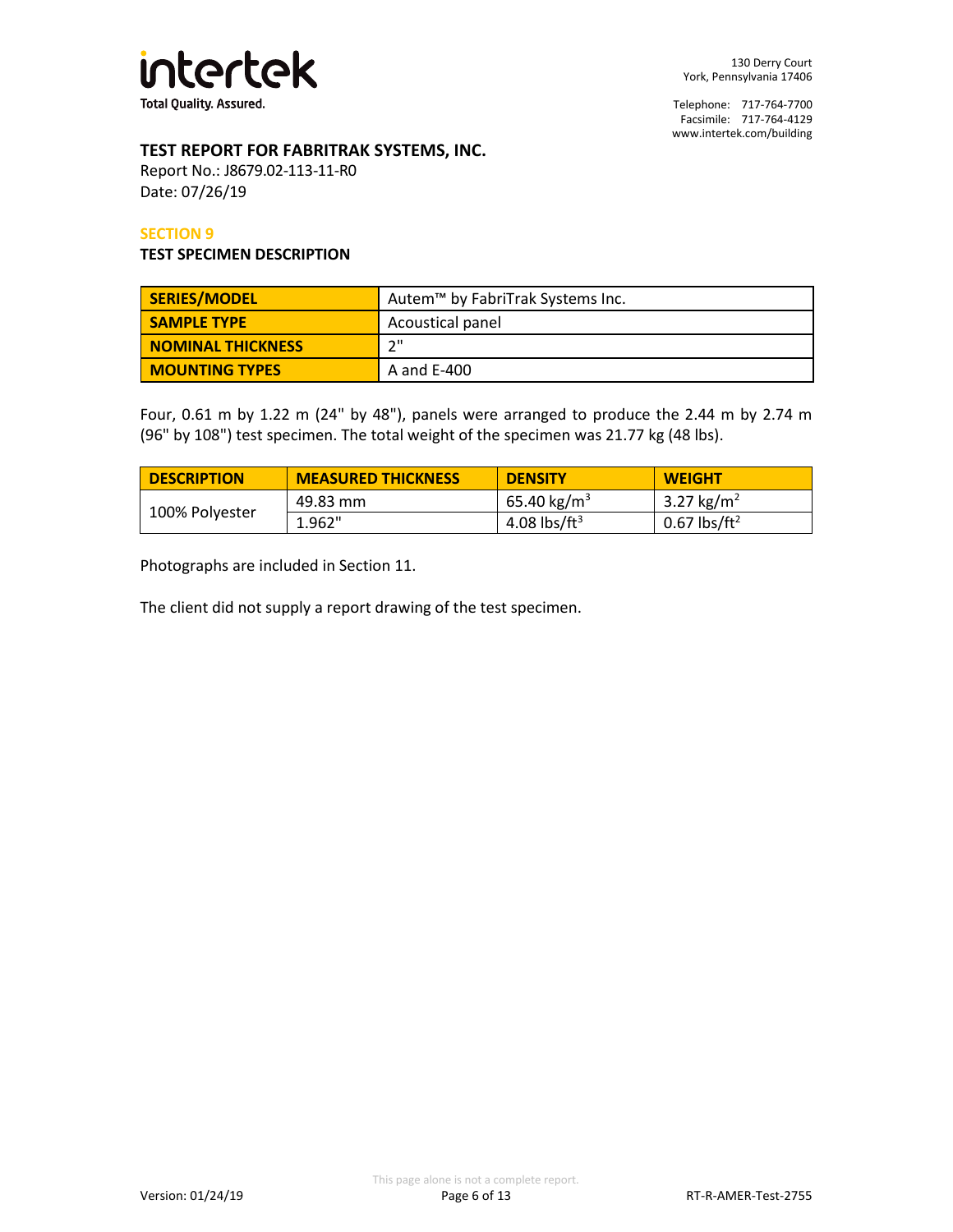

## **TEST REPORT FOR FABRITRAK SYSTEMS, INC.**

Report No.: J8679.02-113-11-R0 Date: 07/26/19

#### **SECTION 10**

**TEST RESULTS**

#### **J8679.02A DATA**

| <b>TECHNICIAN</b>      |                    | Zachary Golden |  |  |  |
|------------------------|--------------------|----------------|--|--|--|
| <b>SPECIMEN AREA</b>   | $6.69 \text{ m}^2$ |                |  |  |  |
| <b>MOUNTING TYPE</b> A |                    |                |  |  |  |
|                        | <b>EMPTY</b>       | <b>FULL</b>    |  |  |  |
| TEMP °C                | 23.3               | 23.0           |  |  |  |
| RH <sub>%</sub>        | 43                 | 44             |  |  |  |
| <b>B.P.</b> (mb)       | 983                | 983            |  |  |  |

| <b>FREQ</b> |                   | <b>EMPTY ROOM UNCERTAINTY FULL ROOM</b> |                   | <b>UNCERTAINTY ABSORPTION</b> |                    | <b>RELATIVE</b>    |
|-------------|-------------------|-----------------------------------------|-------------------|-------------------------------|--------------------|--------------------|
|             | <b>ABSORPTION</b> |                                         | <b>ABSORPTION</b> |                               | <b>COEFFICIENT</b> | <b>UNCERTAINTY</b> |
| (Hz)        | (m <sup>2</sup> ) |                                         | (m <sup>2</sup> ) |                               |                    |                    |
| 80          | 5.32              | 0.748                                   | 5.72              | 0.706                         | 0.06               | 0.154              |
| 100         | 5.23              | 0.584                                   | 5.70              | 0.455                         | 0.07               | 0.111              |
| 125         | 5.40              | 0.798                                   | 6.94              | 0.270                         | 0.23               | 0.126              |
| 160         | 5.11              | 0.208                                   | 7.24              | 0.068                         | 0.32               | 0.033              |
| 200         | 4.67              | 0.167                                   | 7.73              | 0.092                         | 0.46               | 0.028              |
| 250         | 5.07              | 0.095                                   | 9.14              | 0.035                         | 0.61               | 0.015              |
| 315         | 5.32              | 0.112                                   | 10.45             | 0.056                         | 0.77               | 0.019              |
| 400         | 5.41              | 0.033                                   | 11.25             | 0.040                         | 0.87               | 0.008              |
| 500         | 5.54              | 0.079                                   | 11.95             | 0.119                         | 0.96               | 0.021              |
| 630         | 5.11              | 0.022                                   | 11.97             | 0.012                         | 1.03               | 0.004              |
| 800         | 5.15              | 0.027                                   | 12.03             | 0.026                         | 1.03               | 0.006              |
| 1000        | 5.19              | 0.018                                   | 12.06             | 0.007                         | 1.03               | 0.003              |
| 1250        | 5.50              | 0.020                                   | 12.29             | 0.015                         | 1.02               | 0.004              |
| 1600        | 5.52              | 0.011                                   | 12.30             | 0.008                         | 1.01               | 0.002              |
| 2000        | 5.49              | 0.016                                   | 12.08             | 0.035                         | 0.99               | 0.006              |
| 2500        | 5.77              | 0.010                                   | 12.82             | 0.103                         | 1.05               | 0.015              |
| 3150        | 6.14              | 0.010                                   | 12.90             | 0.011                         | 1.01               | 0.002              |
| 4000        | 6.70              | 0.007                                   | 13.56             | 0.004                         | 1.02               | 0.001              |
| 5000        | 7.30              | 0.006                                   | 14.29             | 0.001                         | 1.04               | 0.001              |

| <b>NRC RATING</b> | 0.90 | (Noise Reduction Coefficient) |
|-------------------|------|-------------------------------|
| <b>SAA RATING</b> | 0.90 | (Sound Absorption Average)    |

*Notes:*

*1) The NRC rating is the arithmetic average of the sound absorption coefficients at 250, 500, 1000, and 2000 hertz. The average is rounded to the nearest multiple of 0.05.*

*2) The SAA rating is the arithmetic average of the sound absorption coefficients at the frequencies ranging from 200 to 2500 hertz. The average is rounded to the nearest multiple of 0.01.*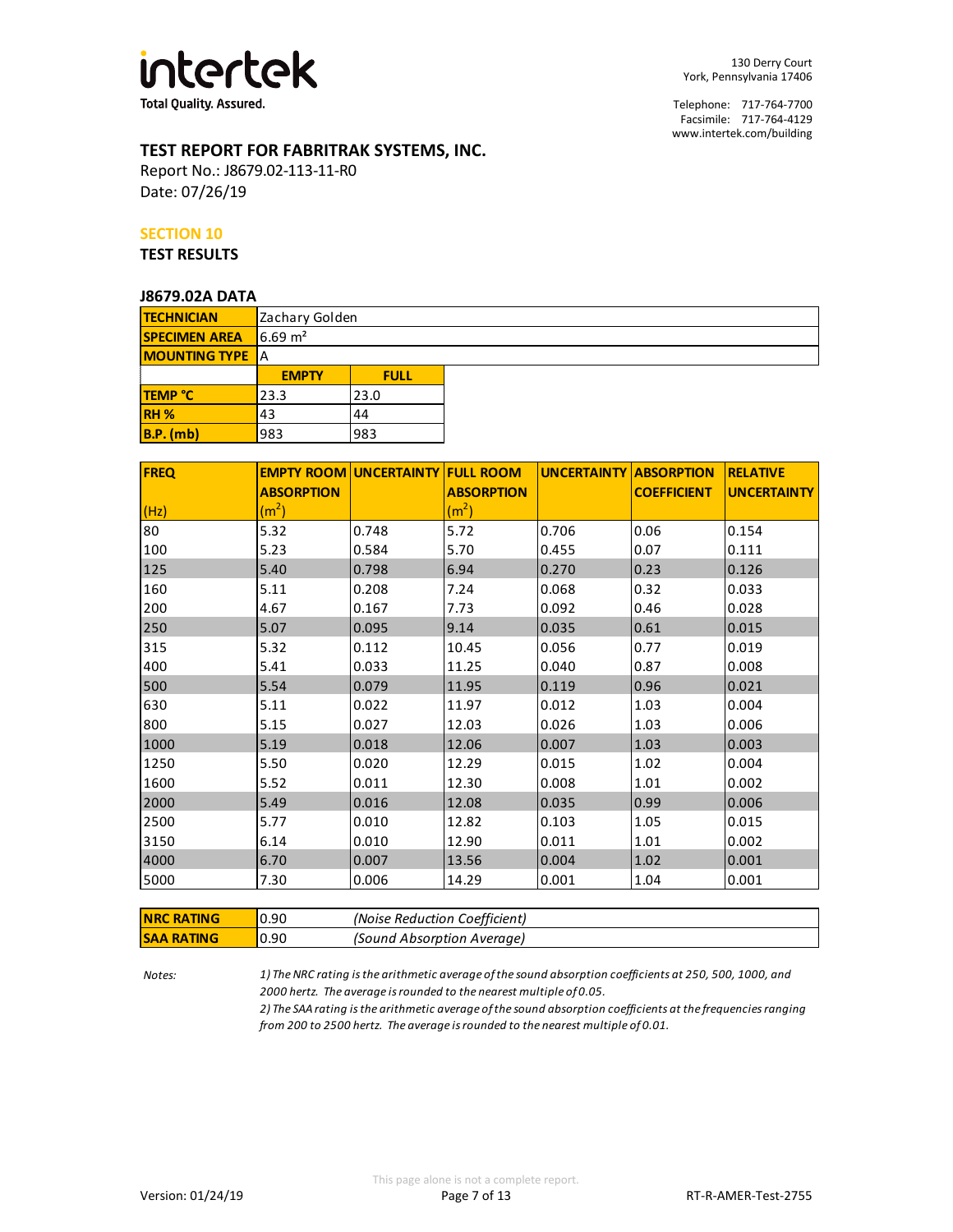

## **TEST REPORT FOR FABRITRAK SYSTEMS, INC.**

Report No.: J8679.02-113-11-R0 Date: 07/26/19

#### **J8679.02A GRAPH**

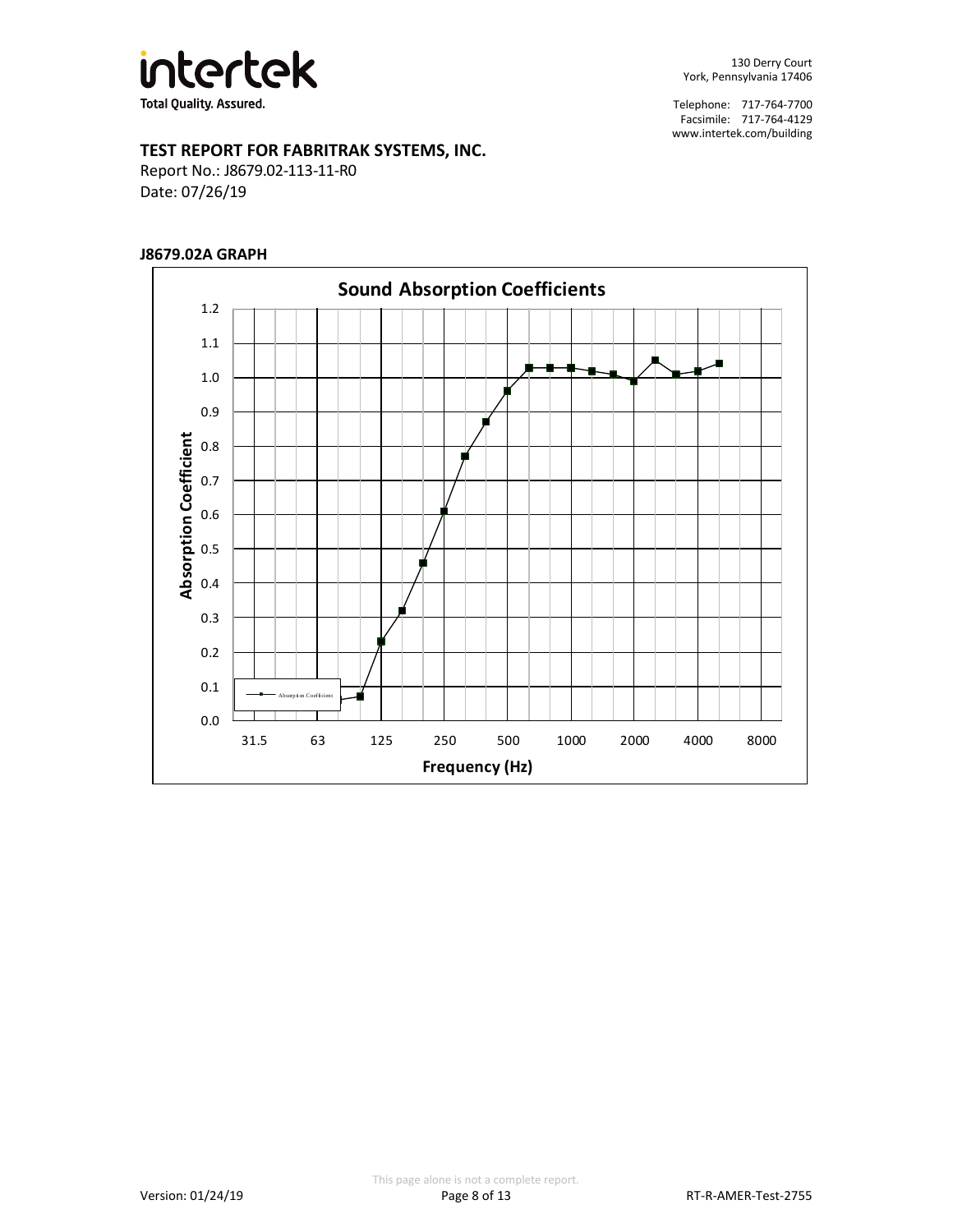

## **TEST REPORT FOR FABRITRAK SYSTEMS, INC.**

Report No.: J8679.02-113-11-R0 Date: 07/26/19

#### **J8679.02B DATA**

| <b>TECHNICIAN</b>          |                    | Zachary Golden |  |  |  |  |
|----------------------------|--------------------|----------------|--|--|--|--|
| <b>SPECIMEN AREA</b>       | $6.69 \text{ m}^2$ |                |  |  |  |  |
| <b>MOUNTING TYPE</b> E-400 |                    |                |  |  |  |  |
|                            | <b>EMPTY</b>       | <b>FULL</b>    |  |  |  |  |
| <b>TEMP °C</b>             | 23.3               | 23.1           |  |  |  |  |
| RH <sub>%</sub>            | 43                 | 44             |  |  |  |  |
| $B.P.$ (mb)                | 983                | 983            |  |  |  |  |

| <b>FREQ</b> |                   | <b>EMPTY ROOM UNCERTAINTY FULL ROOM</b> |                   | <b>UNCERTAINTY ABSORPTION</b> |                    | <b>RELATIVE</b>    |
|-------------|-------------------|-----------------------------------------|-------------------|-------------------------------|--------------------|--------------------|
|             | <b>ABSORPTION</b> |                                         | <b>ABSORPTION</b> |                               | <b>COEFFICIENT</b> | <b>UNCERTAINTY</b> |
| (Hz)        | (m <sup>2</sup> ) |                                         | (m <sup>2</sup> ) |                               |                    |                    |
| 80          | 5.32              | 0.748                                   | 7.61              | 0.586                         | 0.34               | 0.142              |
| 100         | 5.23              | 0.584                                   | 9.12              | 0.565                         | 0.58               | 0.121              |
| 125         | 5.40              | 0.798                                   | 11.20             | 0.193                         | 0.87               | 0.123              |
| 160         | 5.11              | 0.208                                   | 11.59             | 0.050                         | 0.97               | 0.032              |
| 200         | 4.67              | 0.167                                   | 11.53             | 0.044                         | 1.03               | 0.026              |
| 250         | 5.07              | 0.095                                   | 12.20             | 0.067                         | 1.07               | 0.017              |
| 315         | 5.32              | 0.112                                   | 12.25             | 0.058                         | 1.04               | 0.019              |
| 400         | 5.41              | 0.033                                   | 11.92             | 0.040                         | 0.97               | 0.008              |
| 500         | 5.54              | 0.079                                   | 11.70             | 0.030                         | 0.92               | 0.013              |
| 630         | 5.11              | 0.022                                   | 11.94             | 0.017                         | 1.02               | 0.004              |
| 800         | 5.15              | 0.027                                   | 12.24             | 0.025                         | 1.06               | 0.005              |
| 1000        | 5.19              | 0.018                                   | 12.08             | 0.007                         | 1.03               | 0.003              |
| 1250        | 5.50              | 0.020                                   | 12.47             | 0.016                         | 1.04               | 0.004              |
| 1600        | 5.52              | 0.011                                   | 12.46             | 0.009                         | 1.04               | 0.002              |
| 2000        | 5.49              | 0.016                                   | 12.32             | 0.037                         | 1.02               | 0.006              |
| 2500        | 5.77              | 0.010                                   | 13.06             | 0.101                         | 1.09               | 0.015              |
| 3150        | 6.14              | 0.010                                   | 13.11             | 0.004                         | 1.04               | 0.002              |
| 4000        | 6.70              | 0.007                                   | 13.60             | 0.009                         | 1.03               | 0.002              |
| 5000        | 7.30              | 0.006                                   | 14.07             | 0.005                         | 1.01               | 0.001              |

| <b>NRC RATING</b> | 1.00 | (Noise Reduction Coefficient) |
|-------------------|------|-------------------------------|
| <b>SAA RATING</b> | 1.03 | (Sound Absorption Average)    |

*Notes: 1) The NRC rating is the arithmetic average of the sound absorption coefficients at 250, 500, 1000, and 2000 hertz. The average is rounded to the nearest multiple of 0.05.*

> *2) The SAA rating is the arithmetic average of the sound absorption coefficients at the frequencies ranging from 200 to 2500 hertz. The average is rounded to the nearest multiple of 0.01.*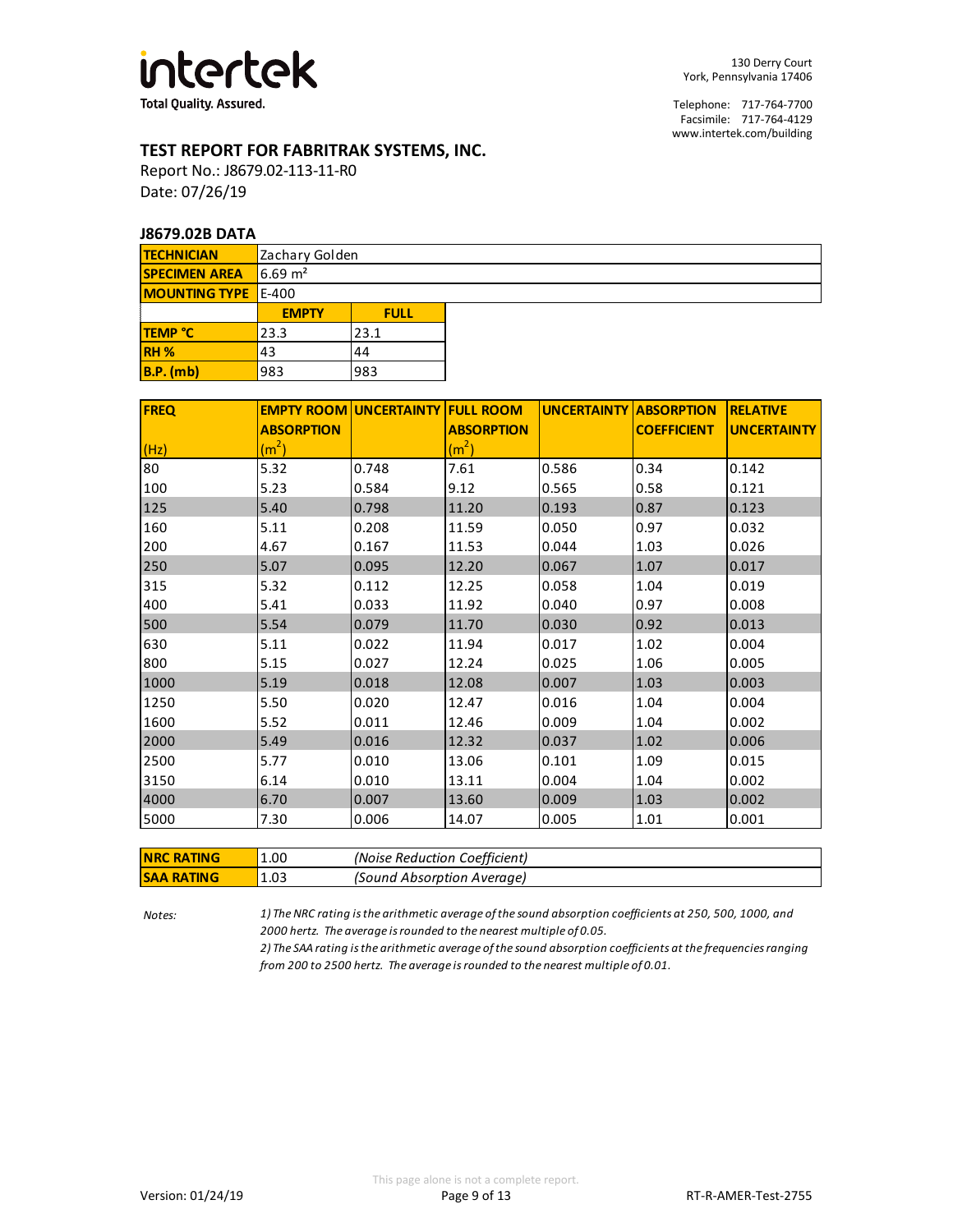

## **TEST REPORT FOR FABRITRAK SYSTEMS, INC.**

Report No.: J8679.02-113-11-R0 Date: 07/26/19

## **J8679.02B GRAPH**

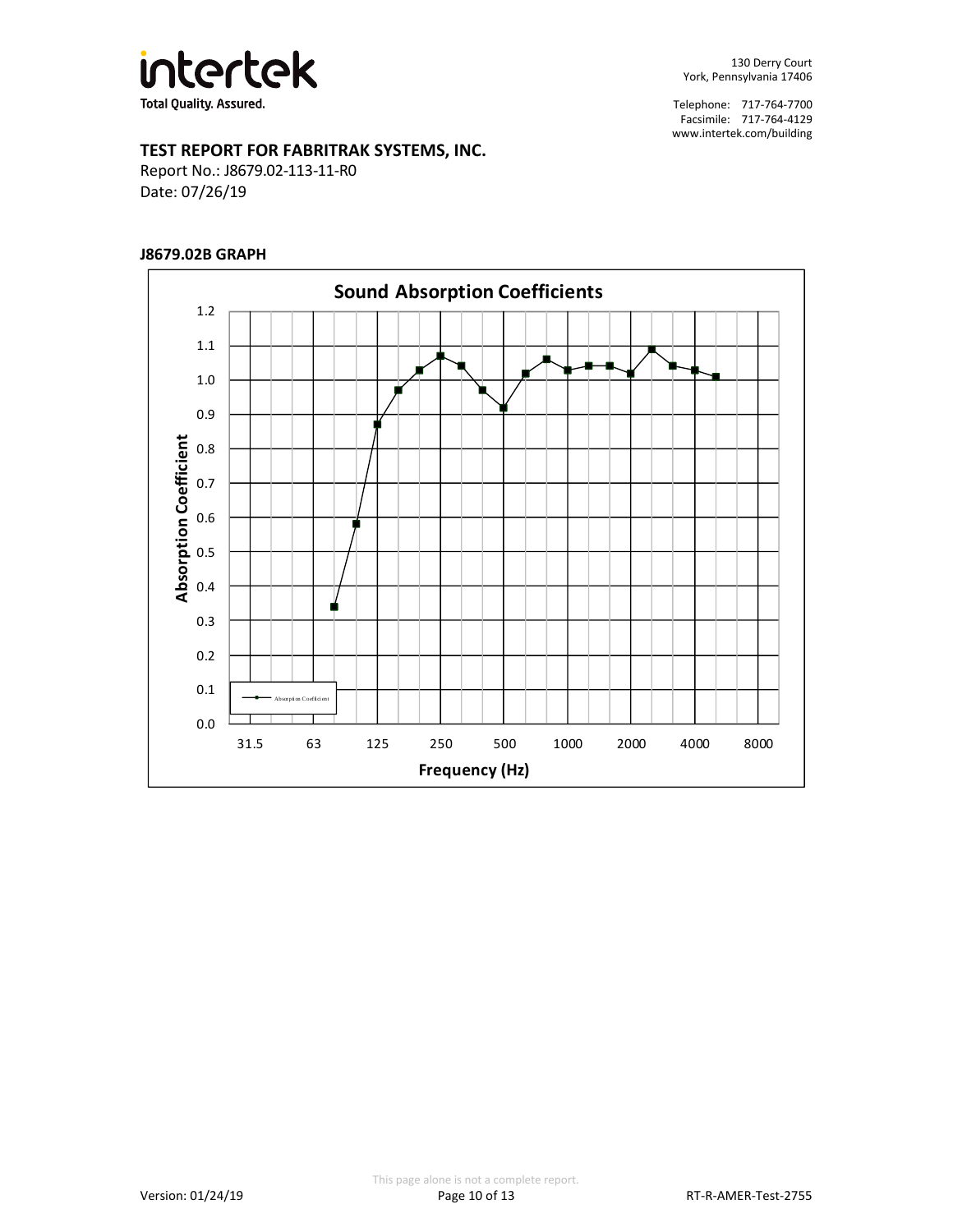

**TEST REPORT FOR FABRITRAK SYSTEMS, INC.**

Report No.: J8679.02-113-11-R0 Date: 07/26/19

## **SECTION 11**

#### **PHOTOGRAPHS**

130 Derry Court York, Pennsylvania 17406

Telephone: 717-764-7700 Facsimile: 717-764-4129 [www.intertek.com/building](http://www.intertek.com/building)



**Photo No. 1 Type A View of Installed Test Specimen**



**Photo No. 2 Type A Side View of Installed Test Specimen**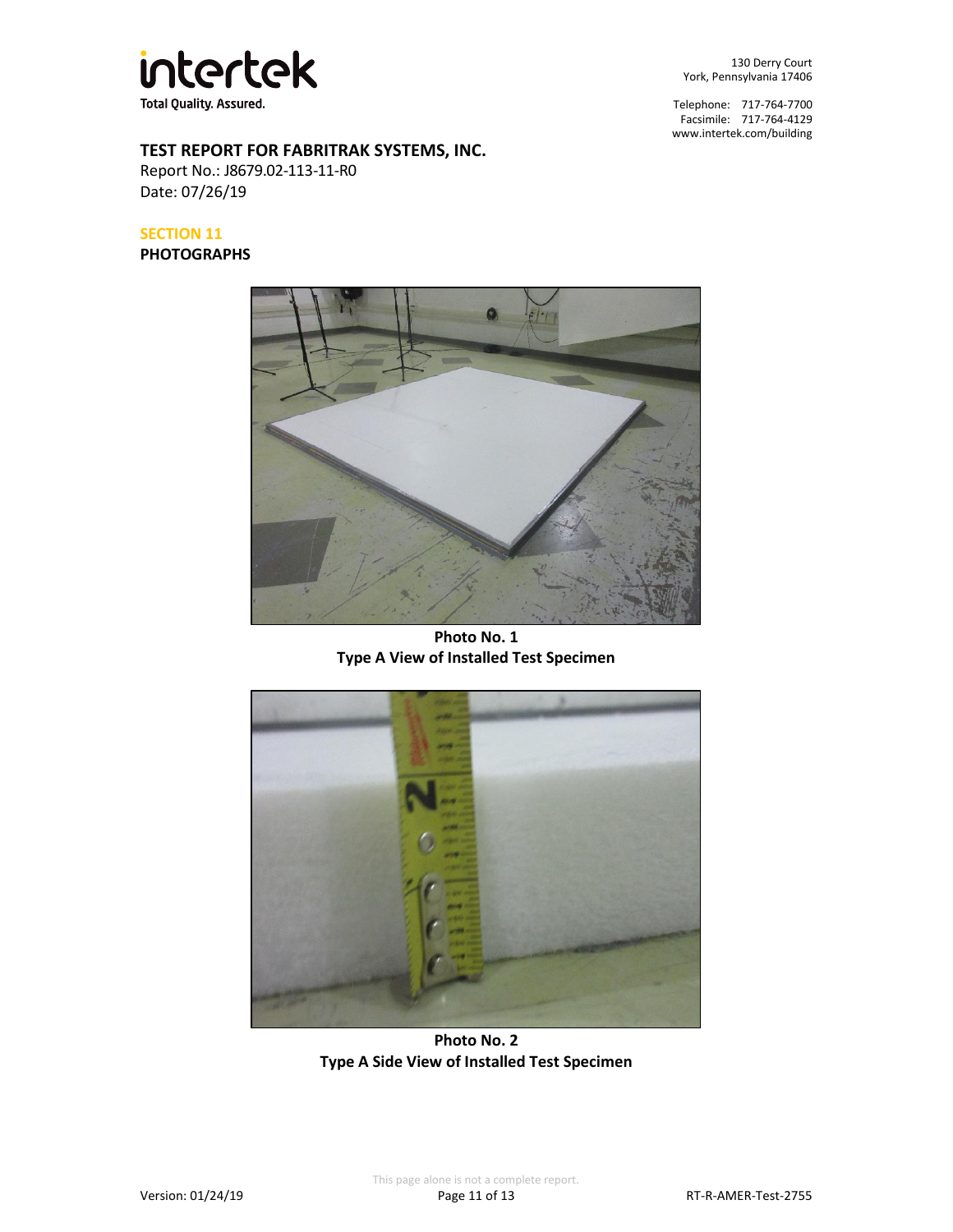

130 Derry Court York, Pennsylvania 17406

Telephone: 717-764-7700 Facsimile: 717-764-4129 [www.intertek.com/building](http://www.intertek.com/building)

## **TEST REPORT FOR FABRITRAK SYSTEMS, INC.**

Report No.: J8679.02-113-11-R0 Date: 07/26/19



**Photo No. 3 Type E-400 View of Installed Test Specimen**